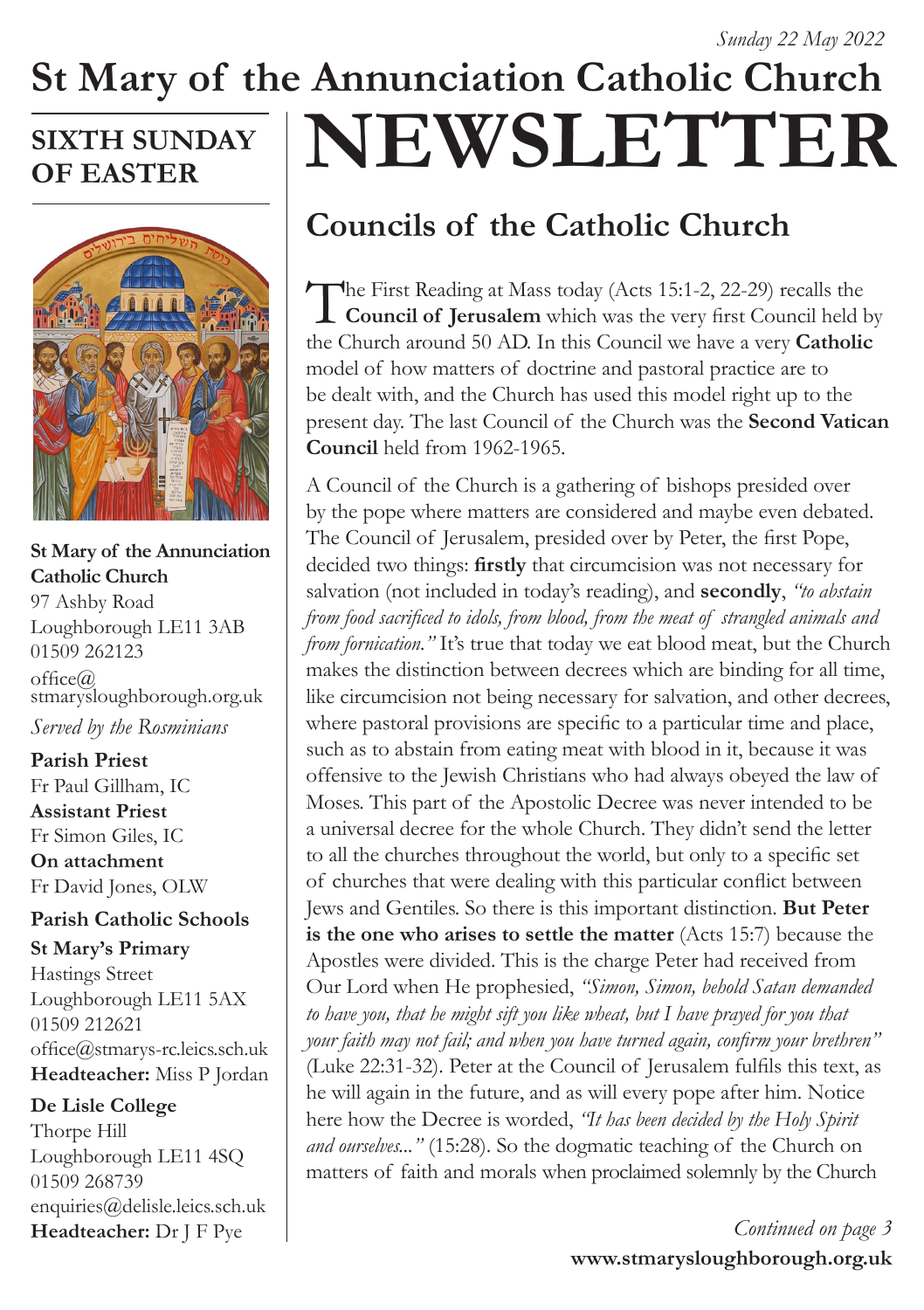

**Please pray for those who are sick**

**for those who have recently died** Tony Jackson Giuseppina Giorgio Greg O'Connor *May they rest in peace*

**and for those whose anniversaries occur at this time** Giovanni D'Amato Noreen Glendon Winnie Culley Tadeusz Misiura Barbara Finch Eamon Johnston Sr Mary Agatha O'Flaherty Monica Davison Beryl Ward George Scrivens

### **PLEASE NOTE**

Due to government regulations regarding personal data (GDPR), we are not able to publish name details of Mass intentions for the living in this online version of the newsletter.

### **MASS INTENTIONS AT ST MARY'S**

| Sat 21sr                                      | Vigil Mass                                                                                  |
|-----------------------------------------------|---------------------------------------------------------------------------------------------|
| $6.00$ pm                                     | Keith Newton (RIP)                                                                          |
| Sun 22nd                                      | <b>Sixth Sunday of Easter</b>                                                               |
| 9.00am                                        | Tadeusz & Joanna Kalinowski (RIP)                                                           |
| $11.15$ <sub>am</sub>                         | Intention for the living                                                                    |
| $4.00$ pm                                     | Italian Mass                                                                                |
| Mon 23rd                                      | <b>Easter Feria</b>                                                                         |
| $9.15$ am                                     | Gordon Henry Mee (RIP, Anniversary)                                                         |
| Tues 24th                                     | <b>Easter Feria</b>                                                                         |
| $9.15$ am                                     | Rogelio Gunhuran (RIP, Anniversary)                                                         |
| Weds 25th                                     | St Bede the Venerable (Memoria)                                                             |
| $6.00$ -6.25pm                                | Parish Rosary (in church)                                                                   |
| 6.30pm                                        | Vera Hurry (RIP) (Latin, old rite) Mass of the Ascension                                    |
| 9.15 am<br>6.30pm                             | Thurs 26th The Ascension of the Lord (Solemnity)<br>Pat Newby (RIP)<br>James O'Rourke (RIP) |
| Fri 27th<br>6.00-6.25pm Confessions<br>6.30pm | <b>St Augustine of Canterbury (Feast)</b><br>Jan & Lidia Orzeszek (RIP)                     |
| Sat 28th                                      | <b>Easter Feria</b>                                                                         |
| $10.00$ am                                    | David Betts Intention No Public Mass                                                        |
| 10.30am                                       | Private prayer with Exposition of the Blessed Sacrament                                     |
| $-12.30$ pm                                   | with Confessions 10.30-11.30am                                                              |
| 2.30pm                                        | Baptism                                                                                     |
| $6.00$ pm                                     | Vigil Mass: Filomena Gobi Varallo (RIP)                                                     |
| Sun 29th                                      | Seventh Sunday of Easter                                                                    |
| $9.00$ am                                     | For the Parish                                                                              |
| $11.15$ am                                    | Eamon Johnston (RIP)                                                                        |
| 4.00 <sub>pm</sub>                            | Italian Mass                                                                                |

### **This week at St Mary's**

| <b>Mon 23rd</b> First Holy Communion Class - 4.15pm in the Hall |
|-----------------------------------------------------------------|
| Tues 24th Exploring the Gospel of Mark - 7.00pm in the Library  |
| <b>Weds 25th</b> $UCM - 2.00pm$ in the Hall                     |
| <b>Fri 27th</b> RCIA - 7.30pm in the Library                    |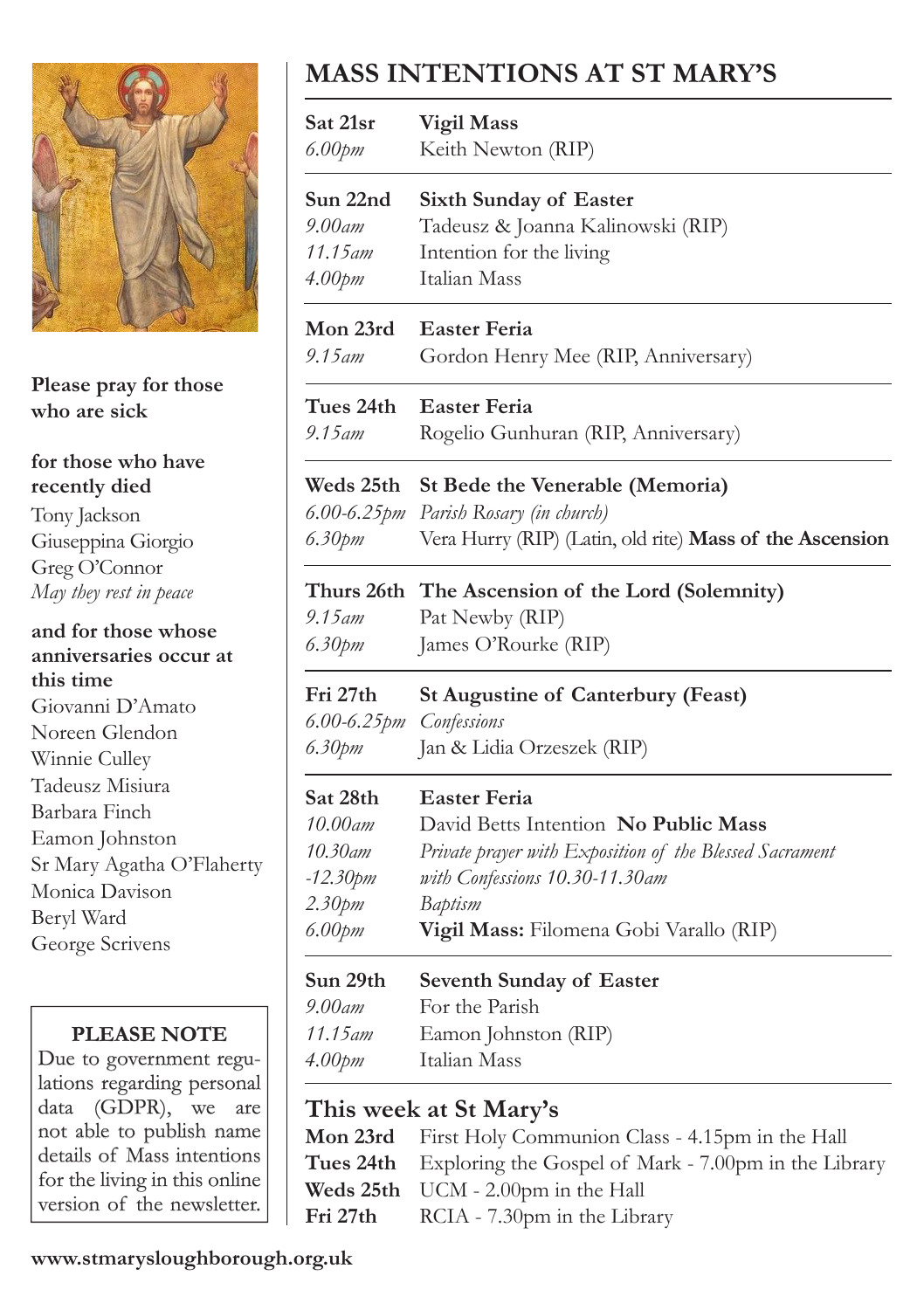### *Continued from front page*

come from the Holy Spirit and they are **infallible** and therefore irreformable. . **They are for all times and all places**.

Although the pope under very strict conditions can pronounce infallibly on matters of faith and morals, this does not mean popes can never make mistakes. In the Bible itself we have Paul's famous rebuke of Peter in Antioch (Galatians 2:11-14). All popes are bound by what has been handed down, and we call it **Tradition**. No pope can ever define a novel doctrine that was never part of the Church's Magisterium. **This is taught by the First Vatican Council** (1868-1870): *"For the Holy Spirit was not promised to the successors of Peter that they might disclose a new doctrine by his revelation, but rather that, with his assistance, they might reverently guard and faithfully explain that revelation or deposit of faith that was handed down through the Apostles."* Novel ideas can have no place for a believing Catholic.

The controversial ideas concerning sexuality and marriage are very alive within the Church today. But on these and other questions on which the Church has already given an answer invoking Apostolic authority, She can never change her answers or contradict what She has previously taught. The reason for this apparent 'rigidity' is not because the Church claims too much authority, but because **She has no authority to dissent from the teaching of Her Divine Founder, Who is the Second Person of the Blessed Trinity.** As the Letter to the Hebrews puts it: *"JESUS Christ is the same yesterday, today and forever"* (13:8). *Fr Paul Gillham, IC*

**St Mary's School:** Very well done to Priscilla Jordan and the staff team at St Mary's following the recent OFSTED inspection. The report reflected the hard work and commitment of the children, their families and all the staff. A highlight of the report is that the school serves the community at a highly effective level. Hearty congratulations to all; we are proud of you. *Jane Monaghan*

**Gift Aid:** New boxed sets of envelopes for UK tax-paying parishioners are available at weekend Masses on **15th and 22nd May**. **Please remember to take home the box bearing your name**. All gift-aiders will receive their annual letter, by either hand or post. Our gift-aided income for 2021/22 exceeded £46K which brought in £11.3k refunds from HMRC. **Any member of our congregation** currently paying UK tax on their income can join this effective (painless) form of fundraising. Please help to increase our regular collection income that slumped during the lockdowns. Complete the yellow form at the Repository and drop it into the collection or church post box. Thank you. *Geoff Mercer*

**Grub Club:** We are pleased to announce that Grub Club will reopen, after all, for four or five weeks this summer. Working with John Storer House and The Bridge, we are running sessions at the very wellequipped United Reform Church community rooms on Frederick Street. To support the initiative we are looking for volunteers, 18 or older, to commit to at least three sessions for the whole period. We need people for meet & greet, kitchen duties, activities and general housekeeping. Full training will be given. Interested? Get in touch. All you need is enthusiasm and a desire to help families who may struggle to feed and entertain their young children this summer. Contact Catherine Brady: catherinemarybrady@ gmail.com or Eileen Smith: egs46@aol.com.

**Ascension:** This Thursday is Ascension Thursday and a Holyday of Obligation. Masses are at 9.15am and 6.30pm. The Latin Mass on Wednesday evening will also be of the Ascension and will be sung. *Fr Paul*

**The second collection next weekend will be for World Communications.**